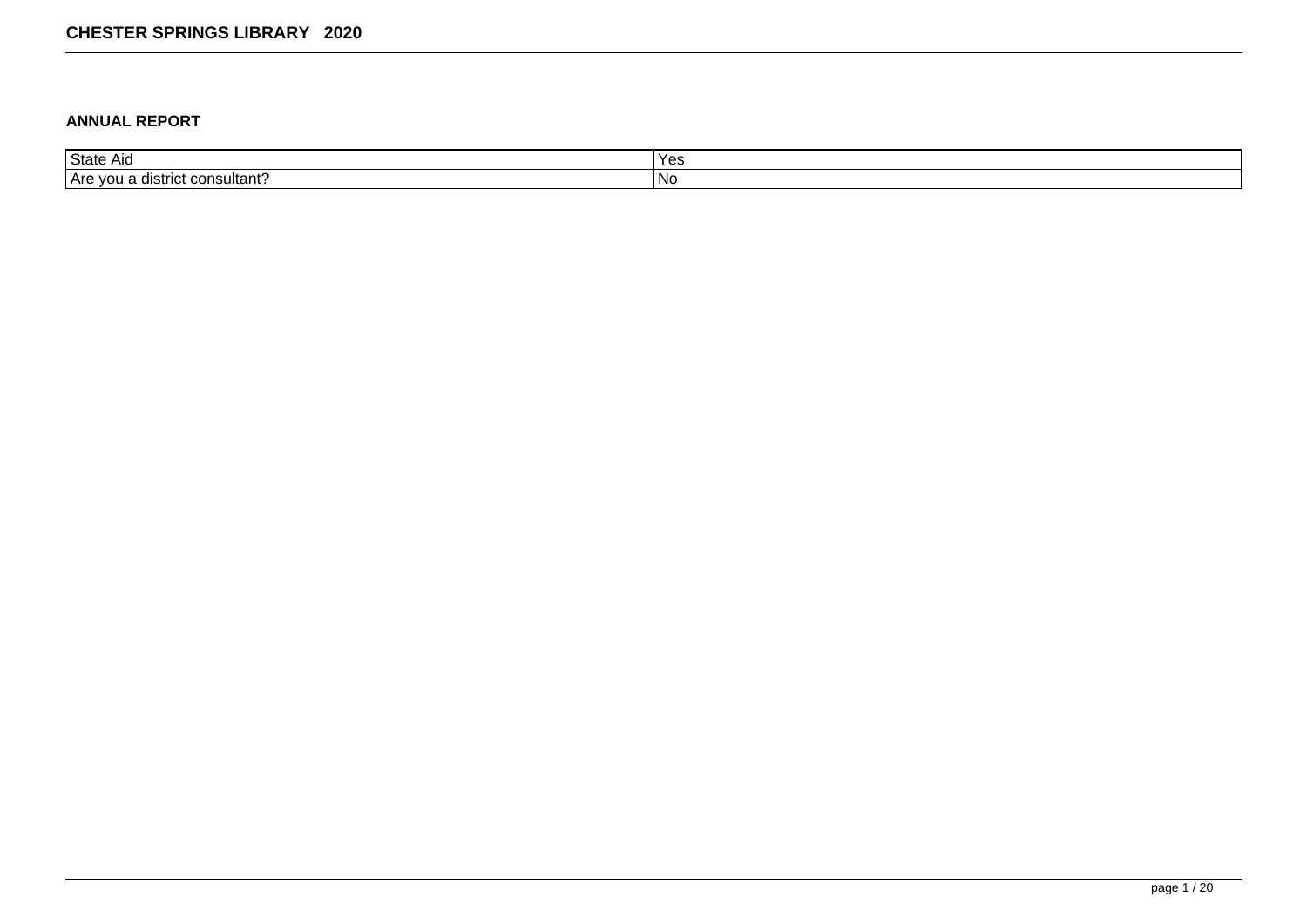## **GENERAL INFORMATION**

| 1. Library AUN/LIBID Number                                                     | 924152045                                                 |
|---------------------------------------------------------------------------------|-----------------------------------------------------------|
| 2. Library Legal Name                                                           | <b>CHESTER SPRINGS LIBRARY</b>                            |
| 3. Report Period Start Date                                                     | 01/01/2020                                                |
| 4. Report Period End Date                                                       | 12/31/2020                                                |
| 5. Mailing Address                                                              | 1709 ART SCHOOL ROAD                                      |
| 6. City/Town                                                                    | <b>CHESTER SPRINGS</b>                                    |
| 7. State                                                                        | PA                                                        |
| 8. Zip                                                                          | 19425                                                     |
| 9. Street Address                                                               | 1709 ART SCHOOL ROAD                                      |
| 10. City/Town                                                                   | <b>CHESTER SPRINGS</b>                                    |
| 11. State                                                                       | PA                                                        |
| 12. Zip                                                                         | 19425                                                     |
| 13. Library Telephone Number                                                    | 6108279212                                                |
| 14. Year Library Founded                                                        | 1977                                                      |
| 15. Current Library Director's Name                                             | Masters in Library Science                                |
| 16. Current Library Director's Certification Level                              | PA Dept. of Education-System Certified                    |
| 17.PA Dept. of Education Professional Personnel ID (PPID) Number                | 3126107                                                   |
| 18. Appointment Date of Current Library Director (MM/YYYY)                      | 9/24/18                                                   |
| 19. Current Library Director's Email Address                                    | nniggel@ccls.org                                          |
| 20. Library Region                                                              | <b>SOUTHEAST</b>                                          |
| 21. Library District                                                            | <b>CHESTER</b>                                            |
| 22. County                                                                      | <b>CHESTER</b>                                            |
| 23. If the Library is Part of a Library System, Select the Library System Name  | <b>Chester County Library System</b>                      |
| 24. Is the Library Incorporated as a Pennsylvania Not-For-Profit Corporation?   | Yes                                                       |
| 25. Does the Library have 501(c)(3) tax-exempt status under IRS Code of 1986?   | Yes                                                       |
| 26.Is the Library a Department of County or Local Government?                   | <b>No</b>                                                 |
| 27. WebPLUS Identification number                                               | PA0358                                                    |
| 28. Interlibrary Relationship Code                                              | Member of a Federation or Cooperative                     |
| 29. Legal Basis Code                                                            | Non-profit Association or Agency                          |
| 30. Administrative Structure Code                                               | Administrative Entity with a Single Direct Service Outlet |
| 31. FSCS Public Library Definition                                              | Yes                                                       |
| 32. Geographic Code                                                             | Other                                                     |
| 35. Population of all Municipalities Claimed for State Aid. System headquarters | 4,024                                                     |
| report zero unless claiming a portion of system population.                     |                                                           |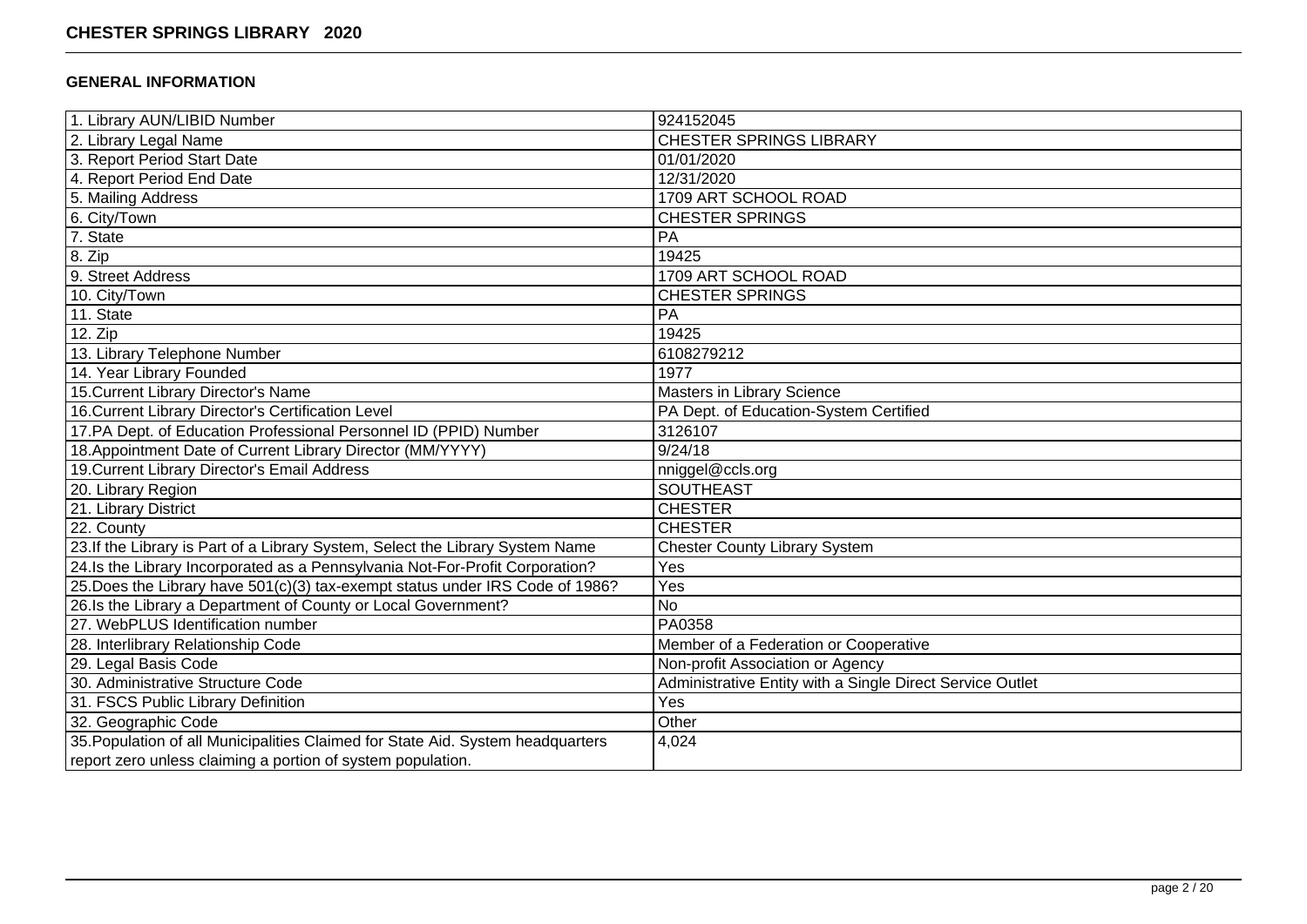# **Municipal Population - Forward changes to ra-stateaid@pa.gov**

| Summary |                                   | 4,024                                          |
|---------|-----------------------------------|------------------------------------------------|
|         | '36a.<br>' name<br>. Municipality | 36b.<br>$\overline{\phantom{0}}$<br>Population |
|         | <b>West Pikeland</b><br>Township  | 4,024                                          |

### **Outlets**

| 37. Did your Service Area Change From Previous Report? If YES contact the State | I No  |
|---------------------------------------------------------------------------------|-------|
| l Aid Office.                                                                   |       |
| 138. Number of Central Libraries                                                |       |
| 139. Number of Branches                                                         |       |
| 140. Number of Bookmobiles.                                                     |       |
| 41. Size of Main Library Building                                               | 2,250 |

### **Legislative Districts**

| 'Total<br>I number of State House legislative districts served        |  |
|-----------------------------------------------------------------------|--|
| 'T∩tal<br>I number of State Senate legislative districts served.      |  |
| 'T∩tal<br>' Federal House legislative districts served<br>I number of |  |

## **State House**

| State<br>¶ listrict #<br>House legislative | $\sim$<br>16 |
|--------------------------------------------|--------------|
|--------------------------------------------|--------------|

## **State Senate**

| 'State<br>egislative<br>` aistrict<br>enate<br>ווסט | 1 G |
|-----------------------------------------------------|-----|

## **Federal House**

| . .<br>House legislative district #<br>TFederai<br>$\sim$ |  |
|-----------------------------------------------------------|--|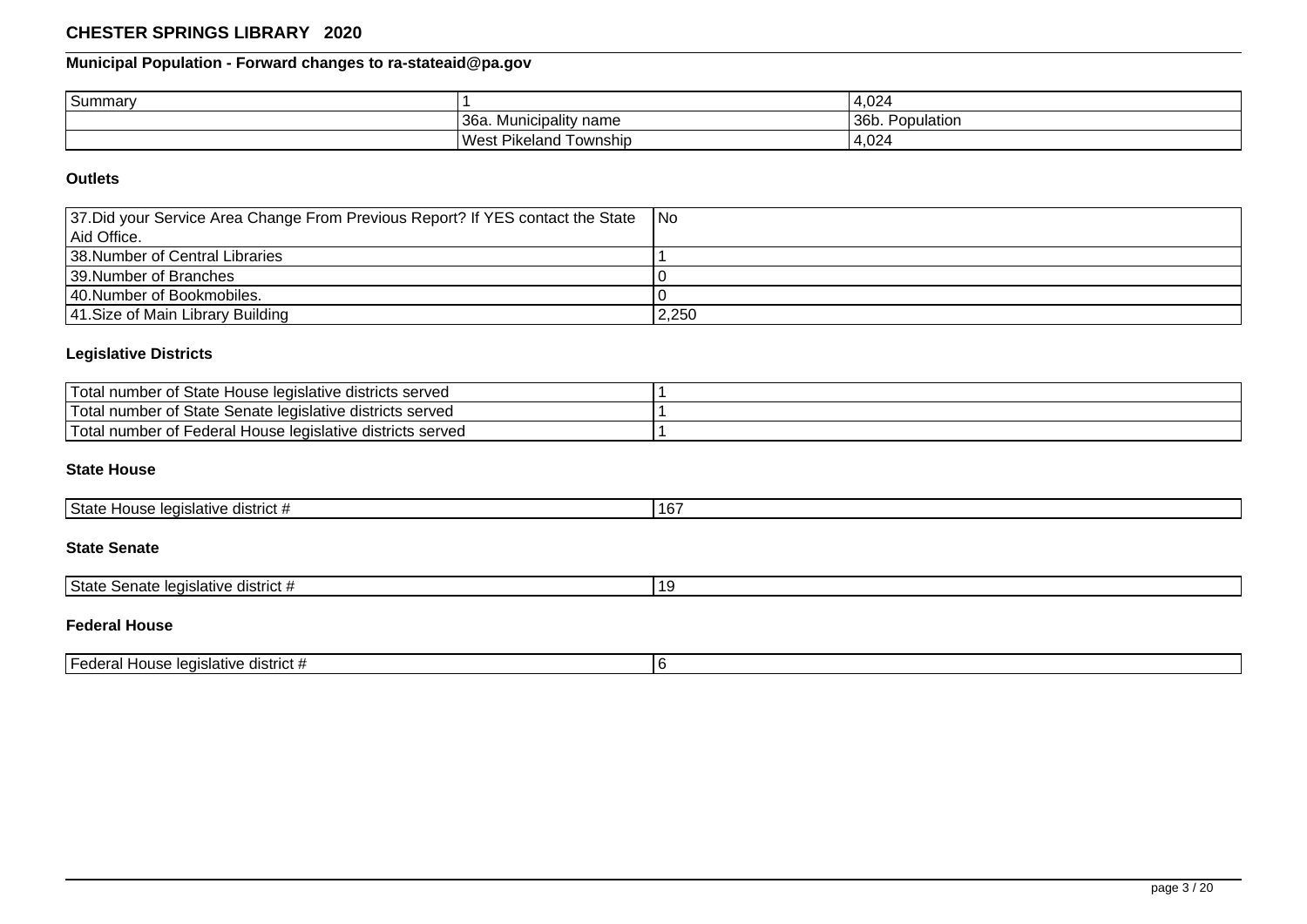## **SERVICES**

| 42. Total registered Users at the end of the year $\overline{a}$                       | 1,387                                    |
|----------------------------------------------------------------------------------------|------------------------------------------|
| 43. Public Service Hours Per Week for Reporting Library (Due to COVID use              | 31.00                                    |
| average) $^2$                                                                          |                                          |
| 44. Public Service Hours Per Weekend Period for Reporting Library (Due to COVID        | 7.00                                     |
| use average) $3$                                                                       |                                          |
| 45. Total Annual Public Service Hours For the Main Library                             | .763.00                                  |
| 45a.Is this the Schedule For the Entire Year?                                          | Yes                                      |
| 45b. If No, explain the alternate schedule. Give details of the dates, total hours and |                                          |
| total weekend hours.                                                                   |                                          |
| 47. Number of Weeks During the Year the Library is Open to the Public. $4$             | 52                                       |
| 47a.Number of Weeks Library Closed Due to COVID-19 <sup>5</sup>                        | 12                                       |
| 47b.Number of Weeks Library Had Limited Occupancy Due to COVID-19 $^6$                 | 40                                       |
| 48. Reference Questions Received Annually 7                                            | 3,680                                    |
| 48a.Reference Transactions Reporting Method                                            | Annual Estimate Based on Typical Week(s) |
| 49. Annual Number of Library Visits                                                    | 10,626                                   |
| 49a. Library Visits Reporting Method 8                                                 | <b>Annual Count</b>                      |

## **LIBRARY MATERIAL USE**

| 50. Circulation of Children's Materials                                         | 12,802 |
|---------------------------------------------------------------------------------|--------|
| 151. Circulation of Physical Items                                              | 20,340 |
| 51a. Circulation of Electronic Materials (e-books, video download, audio files) | 25,929 |
| [51b. Total Circulation of Materials (Question 51 + 51a)                        | 46,269 |
| 151c. Retrieval of Electronic Information $\frac{9}{2}$                         |        |
| 151d. Total Electronic Content Use                                              | 25,929 |
| 151e. Total Collection Use                                                      | 46,269 |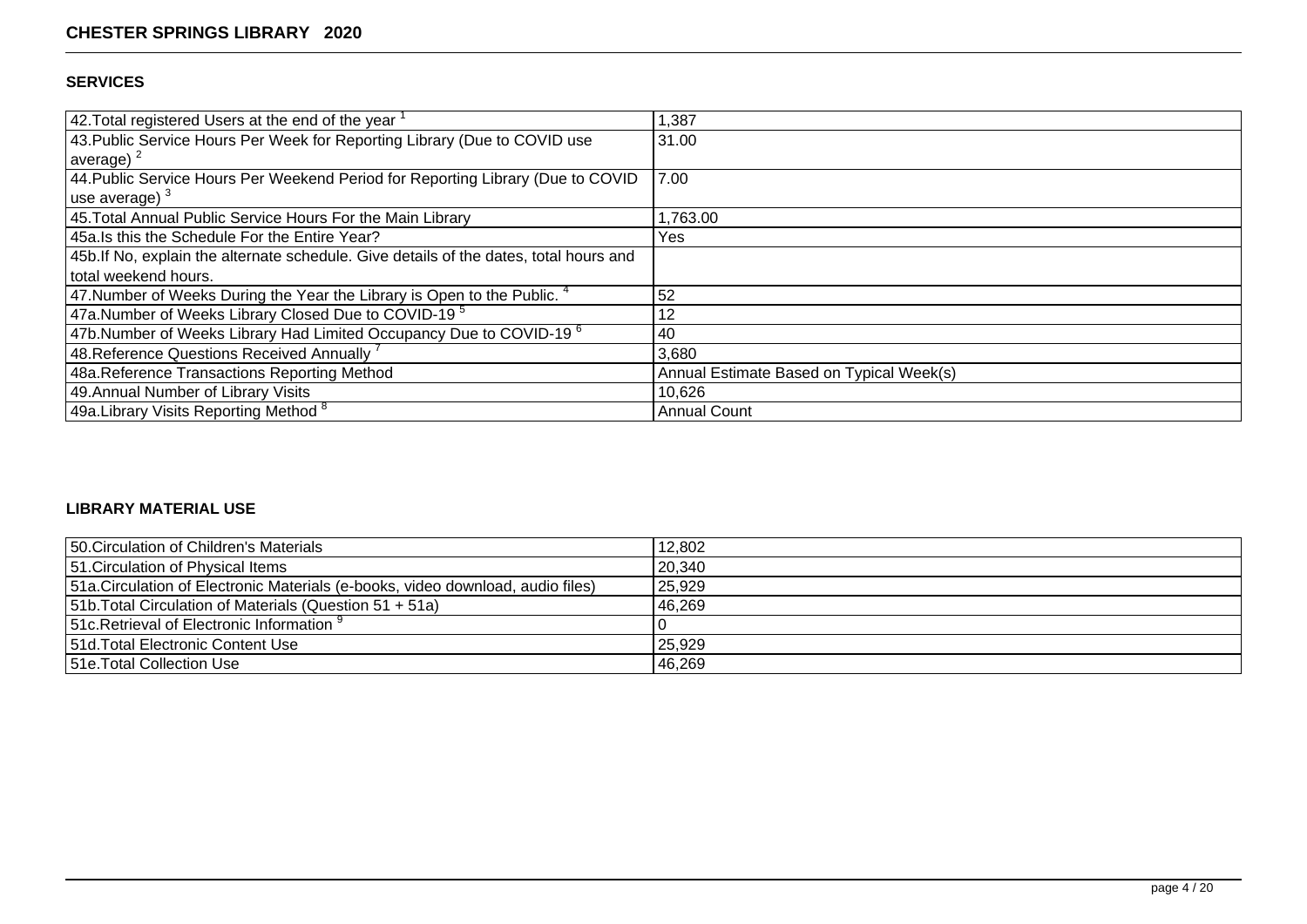## **PERSONNEL**

| 52. What is the Base Number of Hours for Full Time Equivalent at the library?      | 35.00                                           |
|------------------------------------------------------------------------------------|-------------------------------------------------|
| Pennsylvania library regulations require that a minimum of 35 hours per week be    |                                                 |
| used in calculating full time equivalent (FTE) staff.                              |                                                 |
| 53. Hours Worked Per Week by all paid staff with an MLS from an ALA accredited     | 37                                              |
| program                                                                            |                                                 |
| 54. Total ALA-MLS FTE Staffing (State standards)                                   | 1.06                                            |
| 55. Total ALA-MLS FTE Staffing (Federal reporting)                                 | 0.93                                            |
| 56. Hours Worked Per Week by all paid staff with MLS from a Non-ALA accredited     | 0                                               |
| program.                                                                           |                                                 |
| 57. Total MLS Non-ALA FTE Staffing (State standards)                               | 0.00                                            |
| 58. Total MLS Non-ALA FTE Staffing (Federal reporting)                             | 0.00                                            |
| 59. Hours Worked Per Week by all paid staff with the Title of Librarian. (Do not   | $\Omega$                                        |
| include hours reported in Q53 and Q56)                                             |                                                 |
| 60. Total FTE Staffing for Title of Librarian (State standards)                    | 0.00                                            |
| 61. Total Librarian FTE Staffing (Federal reporting)                               | 0.00                                            |
| Total Librarian FTEs (State standard)                                              | 1.06                                            |
| <b>Total Librarian FTEs (Federal reporting)</b>                                    | 0.93                                            |
| 62. Hours Worked Per Week by all Other Paid Staff (exclude janitorial, maintenance | 64                                              |
| and security) <sup>10</sup>                                                        |                                                 |
| 63. Total Other Paid Staff FTE Staffing (State standards)                          | 1.83                                            |
| 64. Total Other Paid Staff FTE Staffing (Federal reporting)                        | 1.60                                            |
| 65. Hours Worked Per Week by Volunteers whose responsibilities are related to the  | $\overline{2}$                                  |
| daily delivery of library service. <sup>11</sup>                                   |                                                 |
| 66. Total Volunteer FTE Staffing (State standards)                                 | 0.06                                            |
| 67. Total FTE Staffing for Library (State standards)                               | 2.94                                            |
| 68. Hours Worked Per Week by Janitorial, Maintenance and Security Staff.           | $\pmb{0}$                                       |
| 69. Total Janitorial, Maintenance and Security FTE Staffing (Federal reporting)    | 0.00                                            |
| 70. Library Director - Hours Worked Weekly <sup>12</sup>                           | 40.0                                            |
| 71. Total Hours of Continuing Education Attended by the Director                   | 25.0                                            |
| 71a. Director's Continuing Education Documentation Upload                          | NancyNiggel-ChesterSpringsLibrary-2020 CEUs.pdf |
| 72. All Paid Staff Working at Least 20 Hours Per Week are Required to Attend Six   | Yes                                             |
| Hours of Continuing Education Every Two Years. Has this requirement been met?      |                                                 |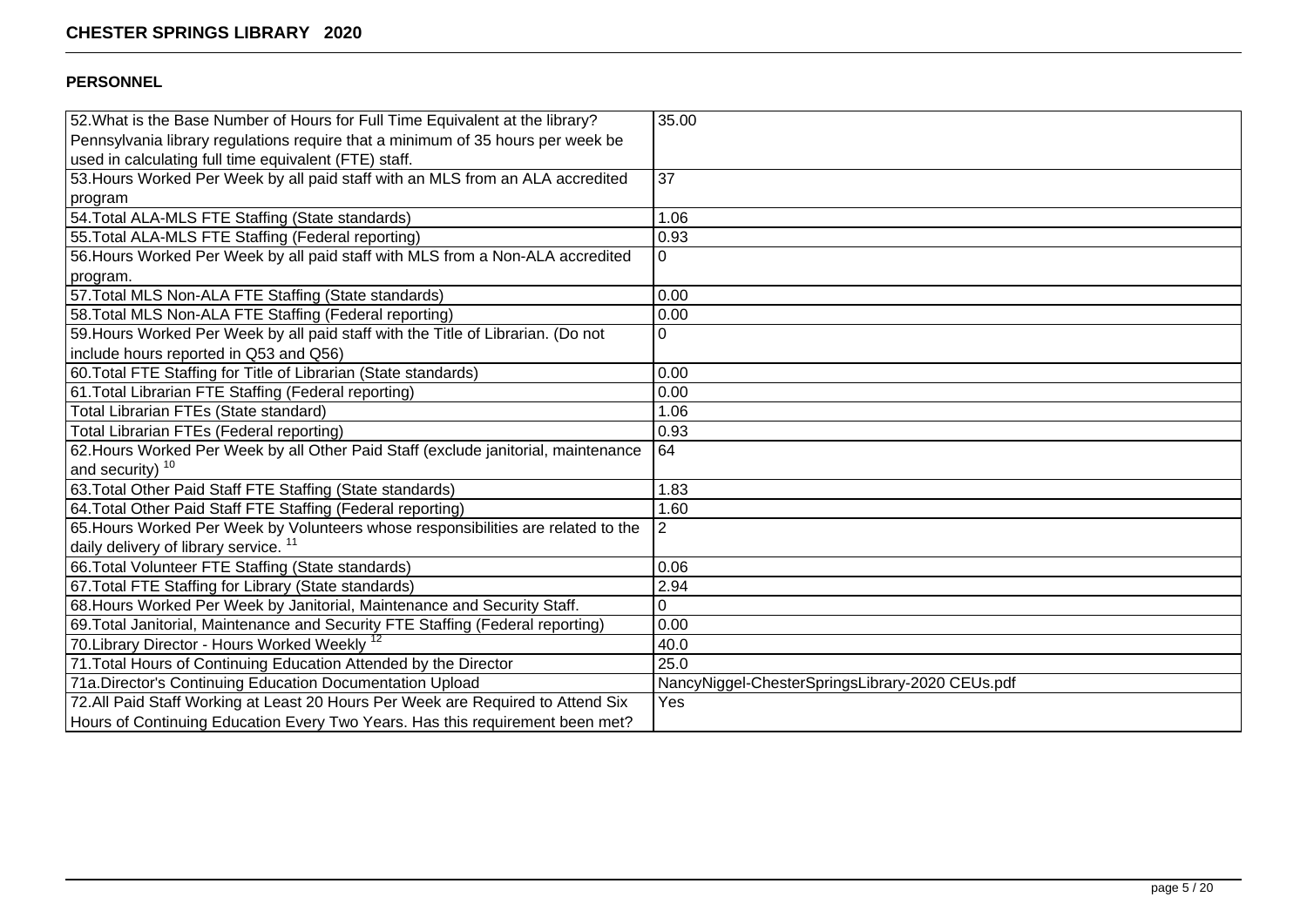### **73. Salary and Staff Information**

Report filled positions as of the last day of the reporting period. If more than one staff person is responsible for more than one department, determine which responsibility is primary and report full-time data in that category, leaving the other categories blank. If there is more than one branch librarian, enter the data that most closely represents the typical branch librarian position.

AN ENTRY FOR "LIBRARY DIRECTOR - HOURS WORKED WEEKLY" IS MANDATORY.

|                               | <b>Current Annual Salary</b> | PA Department of<br><b>Education Certification</b> | Gender | Number of Years in<br>Position | Hours Worked Weekly |
|-------------------------------|------------------------------|----------------------------------------------------|--------|--------------------------------|---------------------|
|                               |                              | Level                                              |        |                                |                     |
| System Administrator          |                              |                                                    |        |                                |                     |
| <b>Library Director</b>       | \$50,825                     | Professional                                       | Female | 2.25                           | 40.00               |
| <b>District Consultant</b>    |                              |                                                    |        |                                |                     |
| Branch Librarian              |                              |                                                    |        |                                |                     |
| Bookmobile Librarian          |                              |                                                    |        |                                |                     |
| Head of Reference             |                              |                                                    |        |                                |                     |
| Head of Tech. Services        |                              |                                                    |        |                                |                     |
| Head of Circulation           |                              |                                                    |        |                                |                     |
| Head of Children's            |                              |                                                    |        |                                |                     |
| Services                      |                              |                                                    |        |                                |                     |
| Head of Interlibrary Loan     |                              |                                                    |        |                                |                     |
| <b>Technology Coordinator</b> |                              |                                                    |        |                                |                     |

## **Additional Staff Information**

The following questions request the number of individuals that work in each category, not the calculated number of FTEs as requested above.

| s fulltime staff?<br>` <sup>73а</sup><br>™ndiv…<br>. Iow many<br>viduals are emploved<br>nlnver<br>- 20<br>ి! రెప                                                                            |  |
|----------------------------------------------------------------------------------------------------------------------------------------------------------------------------------------------|--|
| individuals are employed as part time staff?<br>'73b.<br>How manv                                                                                                                            |  |
| '73c<br>ند مصل<br>considered to :<br>vour library<br>volunteers at p<br>$r \cap \Omega$<br>$\ldots$<br>⊦be<br>viduals are<br><sup>,</sup> manv<br>⊣⌒៶៱<br>⊓∪w<br>Tegular<br>י וטו י<br>้ ม.เ |  |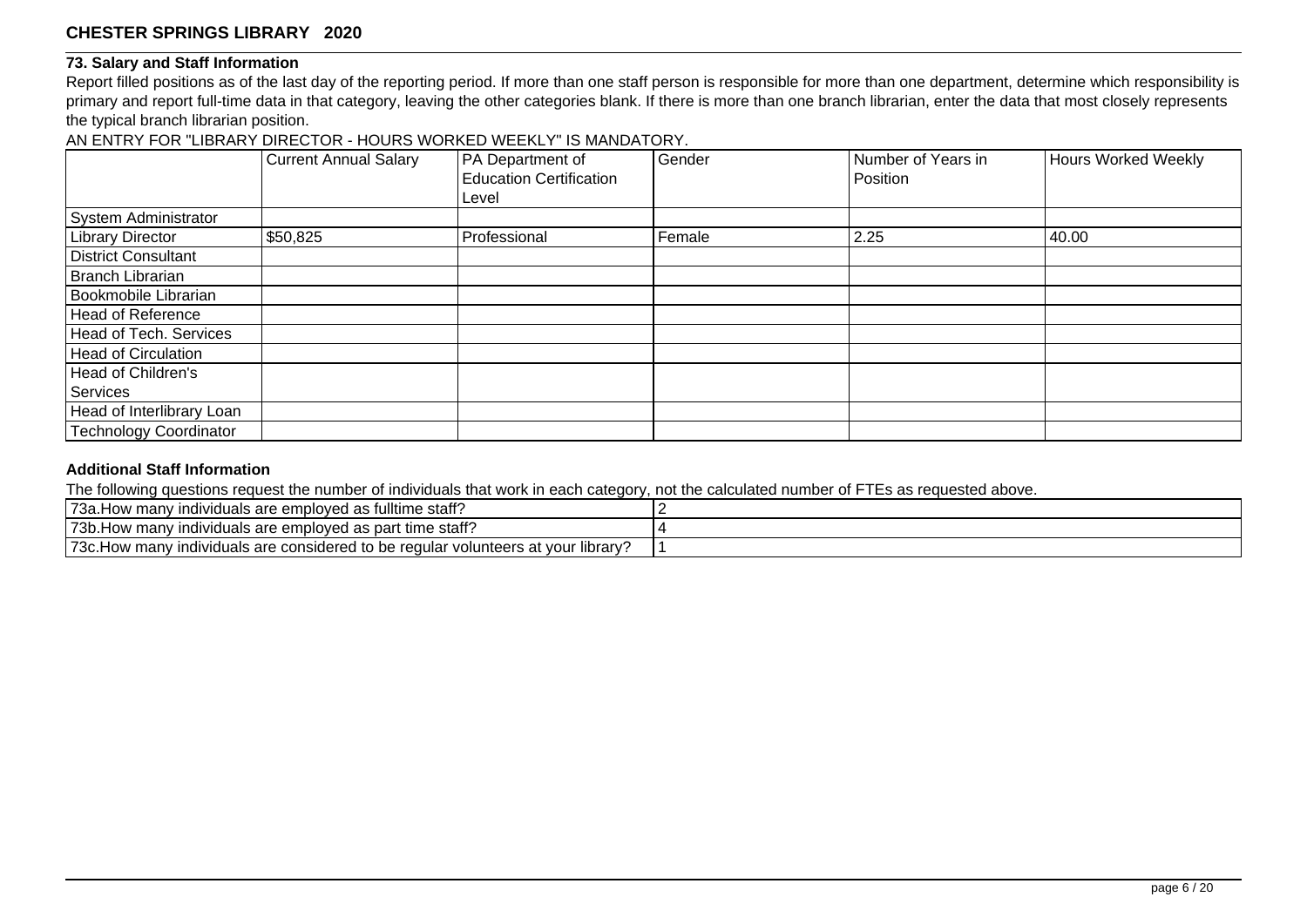#### **LIBRARY COLLECTION**

This section collects data on selected types of materials. It does not cover all materials for which expenditures are reported. Report only items the library has acquired as part of the collection, whether purchased, leased, licensed, or donated as gifts.

| 74. Cataloged Items at the End of the Current Annual Report Period | 17,222 |
|--------------------------------------------------------------------|--------|
| 75. Print Materials                                                | 13,918 |
| 76. Other Materials (Non-print)                                    | 3,304  |
| 77. Electronic Books (E-Books)                                     | 39,987 |
| 78. Audio - Physical Units                                         | 1,100  |
| 79. Audio Downloadable Units                                       | 16,924 |
| 80. Video - Physical Units                                         | 1,913  |
| 81. Video - Downloadable Units                                     |        |
| 82. Current Periodical Titles - Print                              |        |
| 83. Current Periodical Titles - Electronic                         | 111    |
| 84. Total current periodical titles                                | 119    |
| 85. Local/Other Electronic Collections                             | 21     |
| 86. State Electronic Collections                                   | 108    |

#### **INTERLIBRARY LOAN**

| 187<br>other libraries<br>provided<br>1000<br>.Interl<br><b>items</b><br>,,,,,,,,,<br>ioar<br>iiui d<br>w                   |         |
|-----------------------------------------------------------------------------------------------------------------------------|---------|
| <br>188.Inter.<br>libraries<br>othe<br>$\sim$<br>$\lrcorner$ received from $\lrcorner$<br><b>items</b><br>iliul d<br>ivai i | C.<br>ັ |

## **ALL PROGRAMS**

ALL PROGRAMS: Report all programs the library provided in this section, including STEM programs and VIRTUAL programs.

| 89a.Number of Annual Library Programs for Preschool Children (ages birth-5) | 174 |
|-----------------------------------------------------------------------------|-----|
| [89b. Number of Annual Library Programs for Children (ages 6 - 11)          | 74  |
| 89. Children's Programs                                                     | 248 |
| [90. Number of Annual Library Programs for Young Adults (ages 12 - 18)      | 14  |
| [91. Number of Annual Library Programs for Adults (ages 19+)                | 39  |
| Total Annual Library Programs <sup>14</sup>                                 | 301 |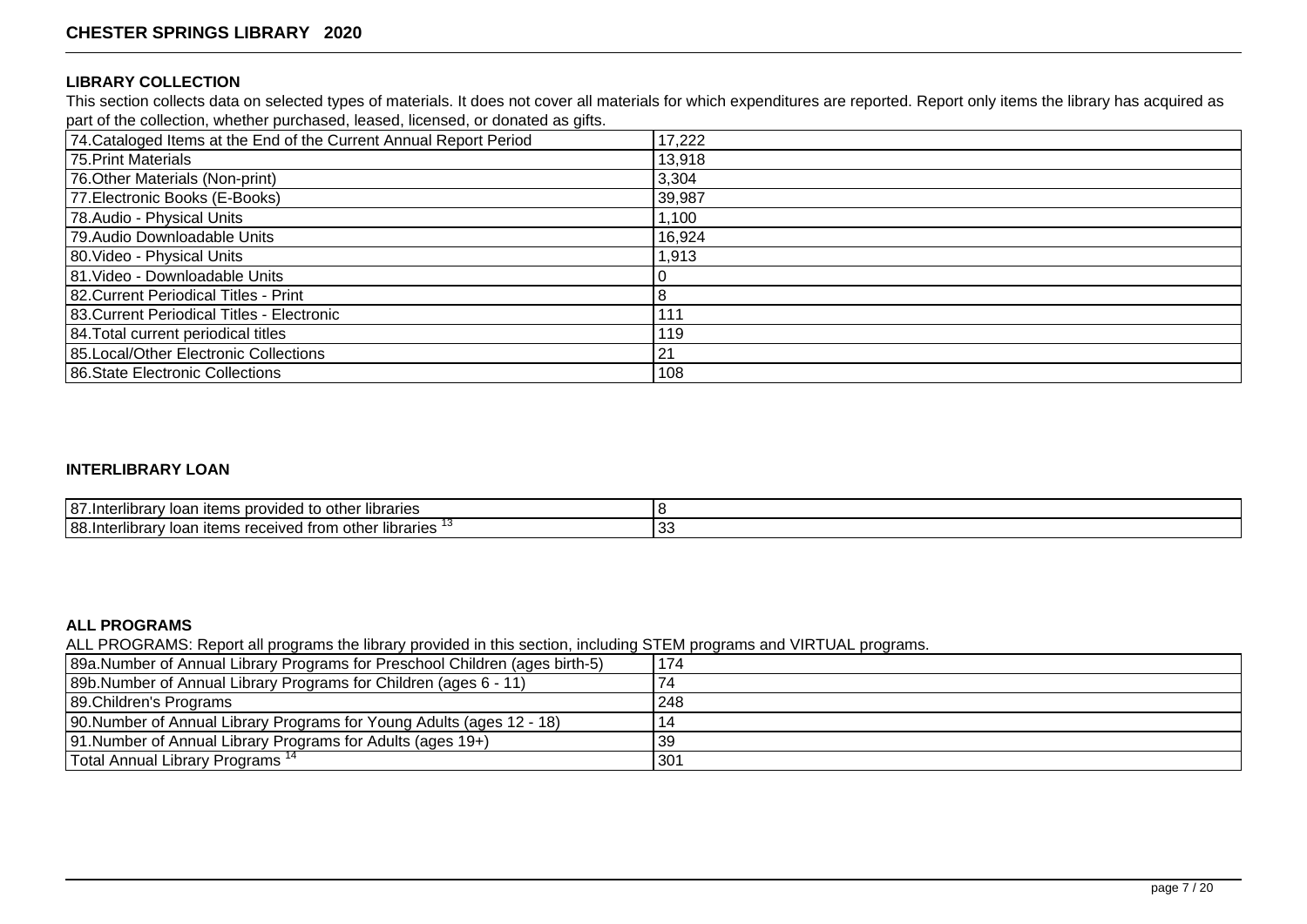**All PROGRAM ATTENDANCE: Report all attendance for programs the library provided in this section, including STEM programs and VIRTUAL programs.**

| 92a. Preschool Children's Program Attendance (ages birth - 5) | 5,910 |
|---------------------------------------------------------------|-------|
| 92aa.Children's Program Attendance (ages 6 - 11)              | 1,579 |
| 92. Children's Program Attendance                             | 7,489 |
| 93. Young Adult Program Attendance                            | 158   |
| 94. Adult Program Attendance                                  | 328   |
| Total Program Attendance                                      | 7,975 |

# **STEM Related Programs and Attendance**

STEM PROGRAMS: STEM integrates the disciplines of Science, Technology, Engineering and Math into a learning activity.

Report all STEM programs the library provided in this section.

| 94a.Number of annual STEM programs for preschool children (ages birth - 5) | 13   |
|----------------------------------------------------------------------------|------|
| 94aa.Number of annual STEM programs for children (ages 6 - 11)             | 15   |
| [94b. Number of annual STEM programs for young adults (ages 12 - 18)       |      |
| 94c. Number of annual STEM programs for adults (ages 19+)                  |      |
| 94dChildren's STEM program attendance (ages birth - 5)                     | 757  |
| 94ddChildren's STEM program attendance (ages 6 -11)                        | 228  |
| 94e. Young adult STEM program attendance                                   | 41   |
| 94f. Adult STEM program attendance                                         | 24   |
| Total Annual STEM Programs                                                 | 38   |
| Total Annual STEM Program Attendance                                       | ,050 |

# **VIRTUAL PROGRAMMING (OPTIONAL)**

| 95Number of Live Virtual Children's Programs      | 143   |
|---------------------------------------------------|-------|
| 95b. Number of Live Virtual Young Adult Programs  | 16    |
| 95c. Total Live Virtual Programs                  | 159   |
| 95d. Attendance Live Virtual Children's Programs  | 5.776 |
| 95e. Attendance Live Virtual Young Adult Programs | 50    |
| 95f. Total Live Virtual Program Attendance        | 5,826 |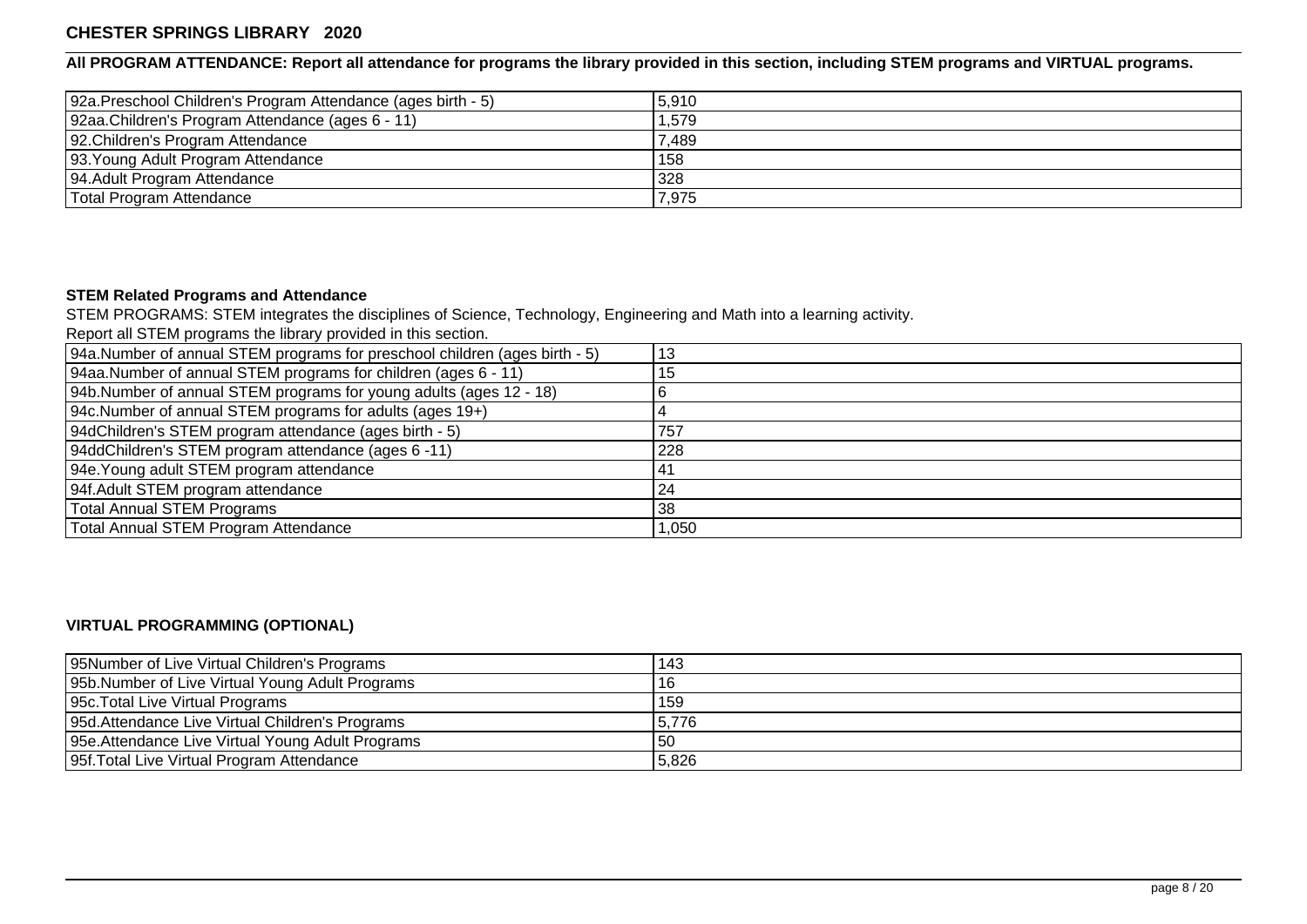## **OTHER ELECTRONIC INFORMATION**

| 96a.Number of Internet Computers Provided by the Library For Use by General         | C     |
|-------------------------------------------------------------------------------------|-------|
| Public                                                                              |       |
| 96b. Number of Uses (Sessions) of Public Internet Computers per Year                | 344   |
| 97. Does the Library Provide Wireless Internet Connection to the Public?            | Yes   |
| 97a. Is a log-in required to access the wireless network?                           | No    |
| 98. Number of Sessions of Wireless Internet Connection per Year                     | 699   |
| 99. Report the "YEARLY" number of visits, by all users, to the library WEBSITE.     | 4,374 |
| 100. Does the Library have an "Acceptable Use Policy for the Internet" as set forth | Yes   |
| by the Child Internet Protection Act, Act 197, of the Commonwealth of               |       |
| Pennsylvania?                                                                       |       |
| 101.Do you have a policy for the use of the wireless network?                       | Yes   |

## **COVID RELATED QUESTIONS: READ THE DEFINITION FOR EACH QUESTION TO HAVE AN UNDERSTANDING OF WHAT IS BEING ASKED. ANSWER YES OR NO TO EACH QUESTION.**

| 103. Library Was Closed Due to COVID-19                                          | Yes  |
|----------------------------------------------------------------------------------|------|
| 103a. Public Services Were Provided During COVID-19 Closure                      | No.  |
| 103b. Electronic Materials Were Added Due to COVID-19                            | Yes. |
| 103c. Electronic Library Cards Were Issued Before COVID-19                       | No.  |
| 103d. Electronic Library Cards Were Issued During COVID-19                       | Yes. |
| 103e.Reference Service Provided During COVID-19 <sup>15</sup>                    | Yes  |
| 103f.Outside Library Services Provided During COVID-19                           | No.  |
| 103g. Live Virtual Programs Provided During COVID-19 <sup>16</sup>               | Yes  |
| 103h. Recordings of Program Content Were Provided During COVID-19 <sup>17</sup>  | Yes  |
| 103i. External Library WiFi Access Was Available Before COVID-19                 | Yes  |
| 103j.External Library WiFi Access Was Added During COVID-19                      | No.  |
| 103k. External Library WiFi Access Was Increased During COVID-19                 | No.  |
| 103I.Staff Re-Assigned During COVID-19                                           | No.  |
| 103m. Report the total number of hours that the library provided "CURBSIDE ONLY" | 144  |
| service in 2020 <sup>18</sup>                                                    |      |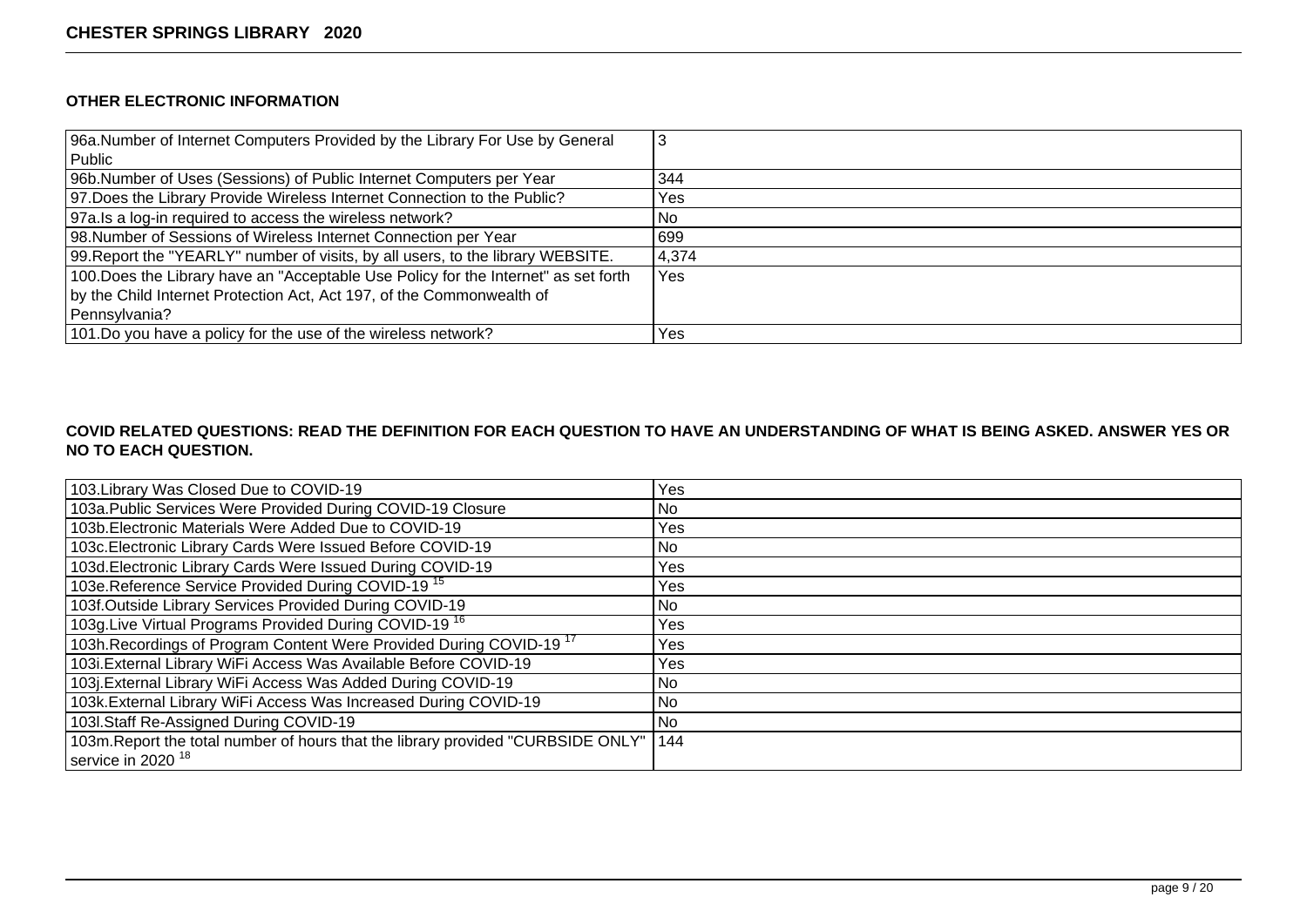### **LIBRARY BOARD**

| 104. How Many Library Board Positions are Specified in the Library's By-laws? |                                             |
|-------------------------------------------------------------------------------|---------------------------------------------|
| 105. Number of Current Library Board Members                                  |                                             |
| 106. Number of Current Library Board Members Appointed by Contributing        |                                             |
| Municipalities                                                                |                                             |
| 106a. Name of the Library Board President                                     | Melissa Geoghegan                           |
| 106a. Board President's Address                                               | 1066 Bodine Road, Chester Springs, PA 19425 |
| 106a. Board President's Email                                                 | melissageoghegan@gmail.com                  |
| 106a. Board President's Phone Number                                          | $(484)$ 639-2515                            |

### **REVENUE**

### **FEDERAL REVENUE**

| 107.LSTA Revenue<br>Distributed to Other Libraries                         | \$0             |
|----------------------------------------------------------------------------|-----------------|
| 108.LSTA Revenue<br>- Received and Retained By Library/System              | ¢フウフ<br>ا کا اف |
| 109.LSTA Revenue<br>- Received and Retained From System or Other Libraries | l \$C           |

# **Federal Employment Program**

| Summary |                                                        | וי∩ו<br>טשו           |
|---------|--------------------------------------------------------|-----------------------|
|         | . -<br>Source of<br>Funds<br>$\sim$<br>่ ี่ ี่<br>īUd. | 110h<br>Amount<br>.UU |
|         |                                                        | <b>۱</b> ه<br>ט ש     |

# **Total Federal Employment Program**

| 1110c<br>Program<br>-mplovment<br>Received<br>-adamı<br>ו ה+ה ו<br>. IUU.<br>. Ulai<br>cucial<br>. 6. | 1\$0 |
|-------------------------------------------------------------------------------------------------------|------|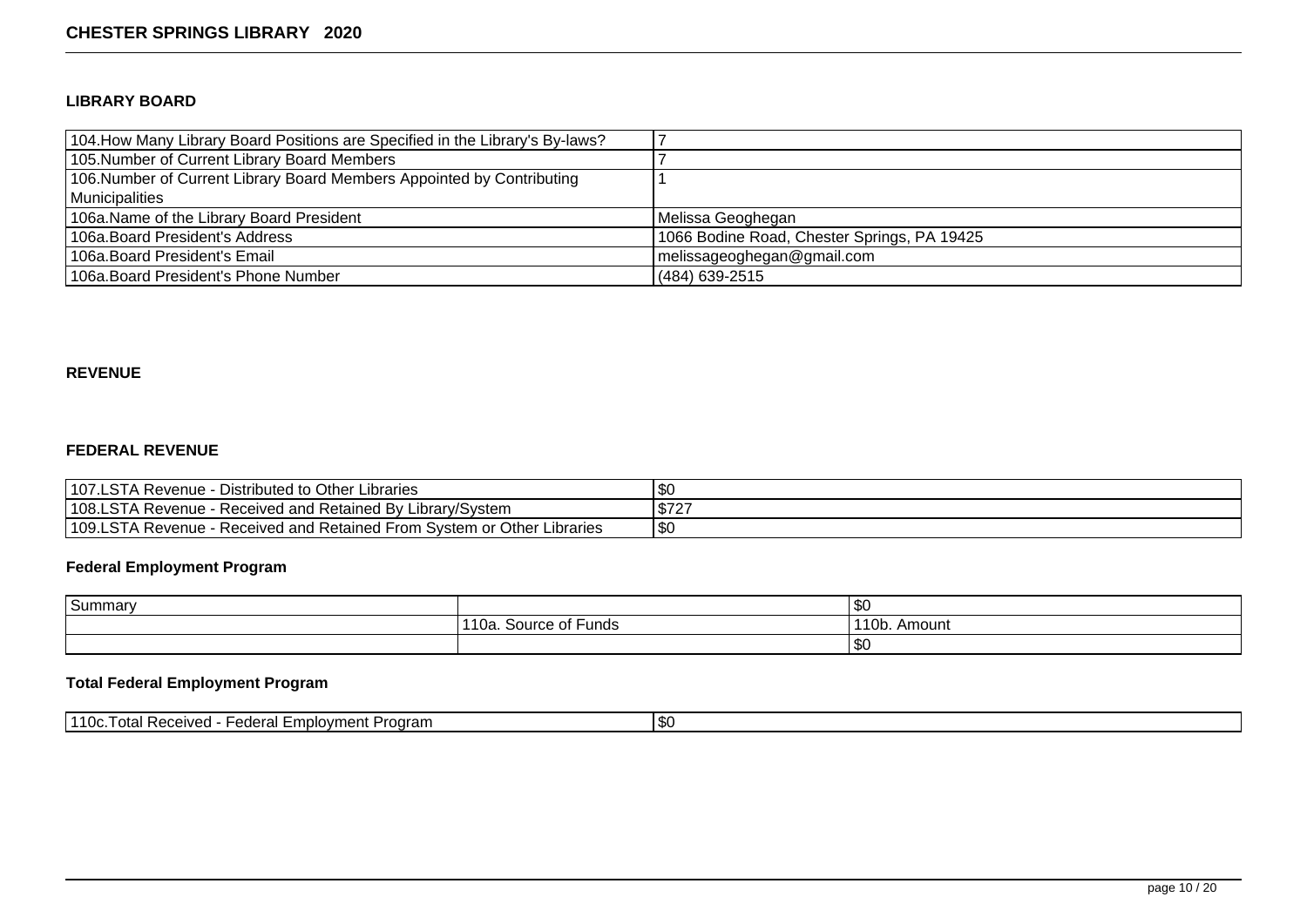# **CARES ACT FUNDING RECEIVED**

| 1111a. Cares Act Funding received directly from the federal government               | \$0         |
|--------------------------------------------------------------------------------------|-------------|
| 111b. Cares Act Funding received through the State                                   | <b>\$0</b>  |
| 1111 c. Cares Act Funding received through a local municipality (County, City,       | $\sqrt{30}$ |
| Township)                                                                            |             |
| 111d. Cares Act Funding received through a non-government organization <sup>19</sup> | \$19,255    |
| 111. Total Cares Act Funding received                                                | \$19,255    |

| 112. Total Federal Revenue Received for Major Renovations that do Not Add to | \$0      |
|------------------------------------------------------------------------------|----------|
| Useable Floor Space, and/or for Major Furniture or Equipment Purchases       |          |
| 113. Total Other Federal Revenue                                             |          |
| 1114. Total Federal Revenue                                                  | \$19,982 |

### **STATE REVENUE**

**-**

| 115. State Aid to Public Libraries - Distributed to Other Libraries             | \$0      |
|---------------------------------------------------------------------------------|----------|
| 116. State Aid to Public Libraries - Received and Retained By Library/System    | \$0      |
| 116a. District Aid Received by District Library Center reported in Q112 (To be  | \$0      |
| completed by DLC only)                                                          |          |
| 117. State Aid to Public Libraries - Received and Retained From System or Other | \$22,618 |
| l Libraries                                                                     |          |
| 118. Keystone Grant Revenue for Non-Routine Maintenance - Received and          | \$0      |
| Retained by Library                                                             |          |
| 119. Keystone Grant Revenue for Non-Routine Maintenance - Expended by           | \$0      |
| Municipality on Behalf of the Library                                           |          |

# **State Employment Program Revenue**

| Summary |                                               | l \$C                      |
|---------|-----------------------------------------------|----------------------------|
|         | . –<br>120a. Name of<br><b>Funding Source</b> | 120b.<br>. Amount Received |
|         |                                               | SO                         |

# **Total State Employment Program**

| 1120c.<br>I \$0<br>State<br>  Received <br>l otal<br>-mplovment<br>Program |  |
|----------------------------------------------------------------------------|--|
|----------------------------------------------------------------------------|--|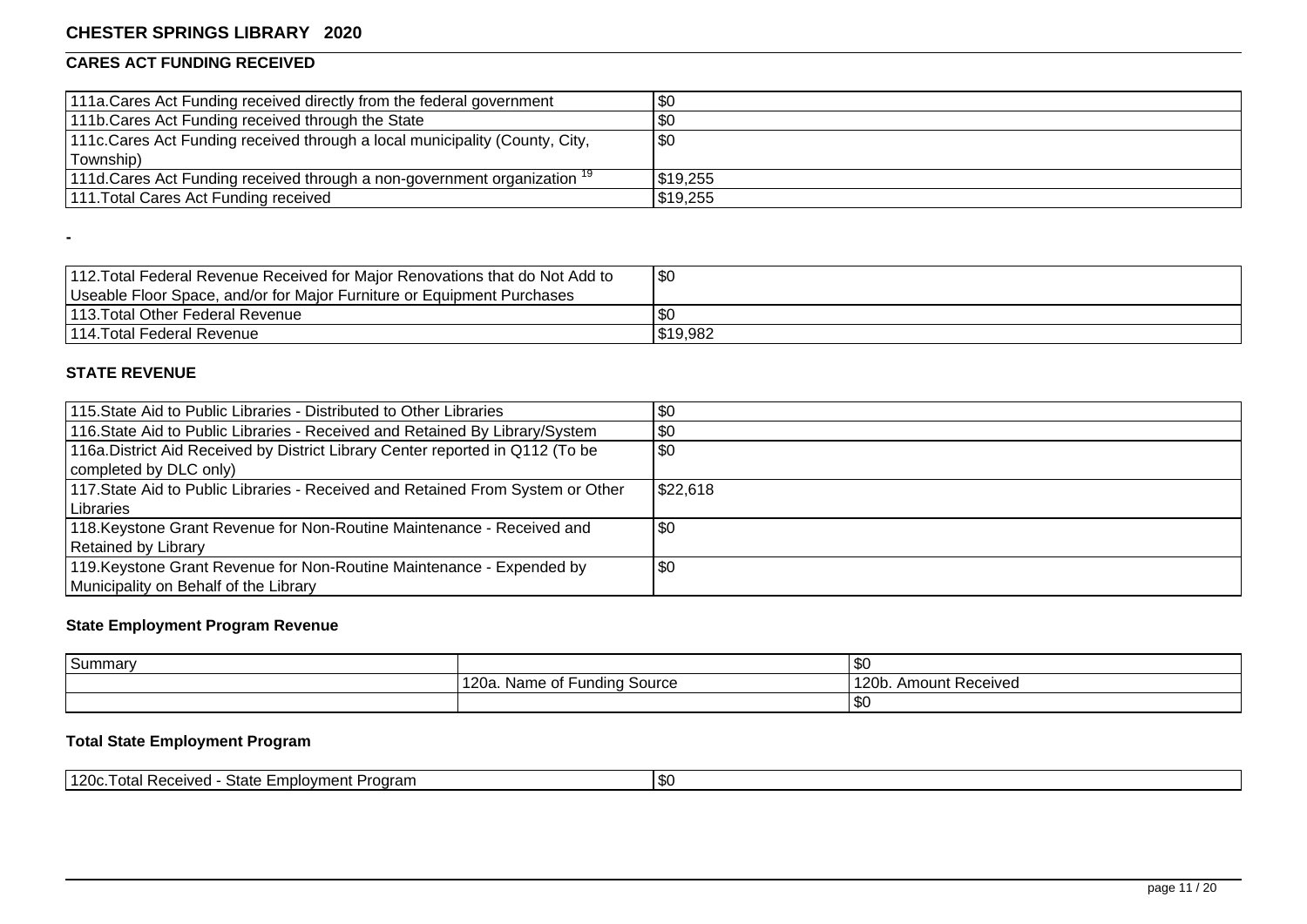#### **Total State Revenue**

**-**

| 121. Total State Revenue (Other than Keystone Funds) Received for Major<br>Renovations that do Not Add to Useable Floor Space, and/or for Major Furniture or | \$0      |
|--------------------------------------------------------------------------------------------------------------------------------------------------------------|----------|
| Equipment Purchases<br>1122. Total Other State Revenue                                                                                                       | l \$0    |
| 123. Total State Revenue.                                                                                                                                    | \$22,618 |

#### **LOCAL GOVERNMENT REVENUE**

#### **Local Government Revenue - Received Directly from County, School District, or Municipality**

Include all appropriations DIRECTLY received by the library from the COUNTY, SCHOOL DISTRICT, OR MUNICIPALITY (such as borough, city, or township). SOURCE CODES (120a.iii):

AP = Direct appropriation not based on referendum or a set millage,

APM = Direct appropriation based on millage but not the result of a referendum,

TxREF = Library tax levied as a result of a referendum,

TxAUTH = Library tax levied by authority of the municipal officers without referendum.

| Summary |                      |                      |                 | 0.3000           | 1\$C                   | 5116,039                  |
|---------|----------------------|----------------------|-----------------|------------------|------------------------|---------------------------|
|         | 124a.i Municipality, | 124a.ii Municipality | 124a.iii Source | 124a.iv Millage  | l 124b. Amount         | l 124c. Amount retained I |
|         | county or school_    | ' type               |                 | Lamount received | I distributed to other |                           |
|         | district name        |                      |                 |                  | <b>I</b> libraries     |                           |
|         | West Pikeland        | Municipality         | TxREF           | 0.3000           | 1\$C                   | \$116,039                 |

### **Local Government Revenue - Received through System Headquarters or County library.**

This section is to be completed by libraries which received local government funds through System Headquarters or a County library. Include the NAME of the System or Library, the NAME of the COUNTY where funds originated, and the AMOUNT received.

| Summary |                                     |                                         | $A -$<br>17.176                        |
|---------|-------------------------------------|-----------------------------------------|----------------------------------------|
|         | 125a.<br>Source '<br>Name<br>.ıbrar | 1252.<br>i Source County Name<br>. ZJG. | <br>125a.<br>-<br>iii Amount Received. |
|         | <b>Chester County</b><br>∟ibrar∨    | <b>County of Chester</b>                | $AA =$<br>\$17,176                     |

| 126. Total Local Government Revenue Received for Major Renovations that do Not 1\$0 |            |
|-------------------------------------------------------------------------------------|------------|
| Add to Useable Floor Space, and/or Major Furniture or Equipment Purchases           |            |
| 127.TOTAL LOCAL GOVERNMENT REVENUE                                                  | 1\$133.215 |
| 128. Revenue from School District indicated in question 124a. ii above.             | 1\$C       |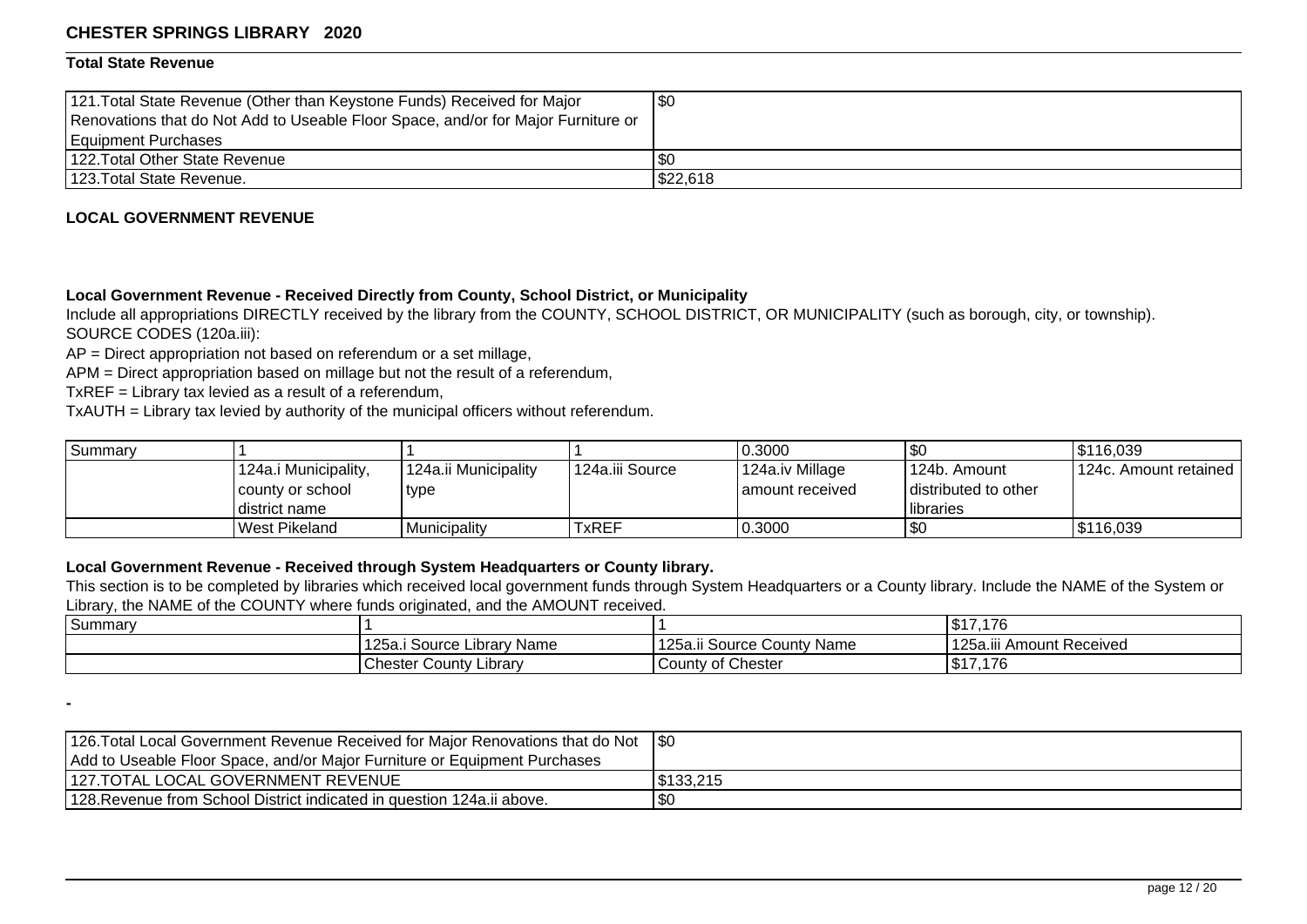## **Revenue From Other Local Sources**

| 129. Other Operating Revenue for Major Renovations that do Not Add to Useable | \$0      |
|-------------------------------------------------------------------------------|----------|
| Floor Space, and/or for Major Furniture or Equipment Purchases                |          |
| 130. Other Operating Revenue                                                  | IS17.199 |
| 131. Miscellaneous Revenue                                                    | . SC     |
| 132. TOTAL OTHER OPERATING REVENUE                                            | IS17.199 |

### **TOTAL OPERATING REVENUE**

| <b>ACCOUNTS</b><br><b>3 REVENUE</b><br>OPERATING<br>100T<br><b>TOTAL</b><br>AL<br>. ده. | . ა193.014 |
|-----------------------------------------------------------------------------------------|------------|
|-----------------------------------------------------------------------------------------|------------|

## **BEGINNING BALANCES: Fields 131 through 136 are locked. Contact the State Aid Office with any changes.**

| 134.LSTA Funds Beginning Balance               | \$0      |
|------------------------------------------------|----------|
| 135. Other Federal Funds Beginning Balance     | \$0      |
| 136. State Aid Funds Beginning Balance         | \$0      |
| 137. Keystone Funds Beginning Balance          | \$0      |
| 138. Other State Funds Beginning Balance       | \$0      |
| 139. Local Operating Account Beginning Balance | \$71,379 |
| 140.TOTAL BEGINNING BALANCE                    | \$71,379 |

### **TRANSFER IN**

| 141. LSTA Funds Transferred Into Operating Account From Other Accounts          | \$0       |
|---------------------------------------------------------------------------------|-----------|
| 142. Other Federal Funds Transferred Into Operating Account from Other Accounts | \$0       |
| 143. State Aid Funds Transferred Into Operating Account from Other Accounts     | \$0       |
| 144. Keystone Funds Transferred Into Operating Account from Other Accounts      | \$0       |
| 145. Other State Funds Transferred Into Operating Account from Other Accounts   | \$0       |
| 146. Local Operating Funds Transferred Into Operating Account from Other        | 519,255   |
| Accounts                                                                        |           |
| 147. Total Funds Transferred into Operating Account from Other Accounts         | 519,255   |
| 148.TOTAL FUNDS AVAILABLE                                                       | \$283,648 |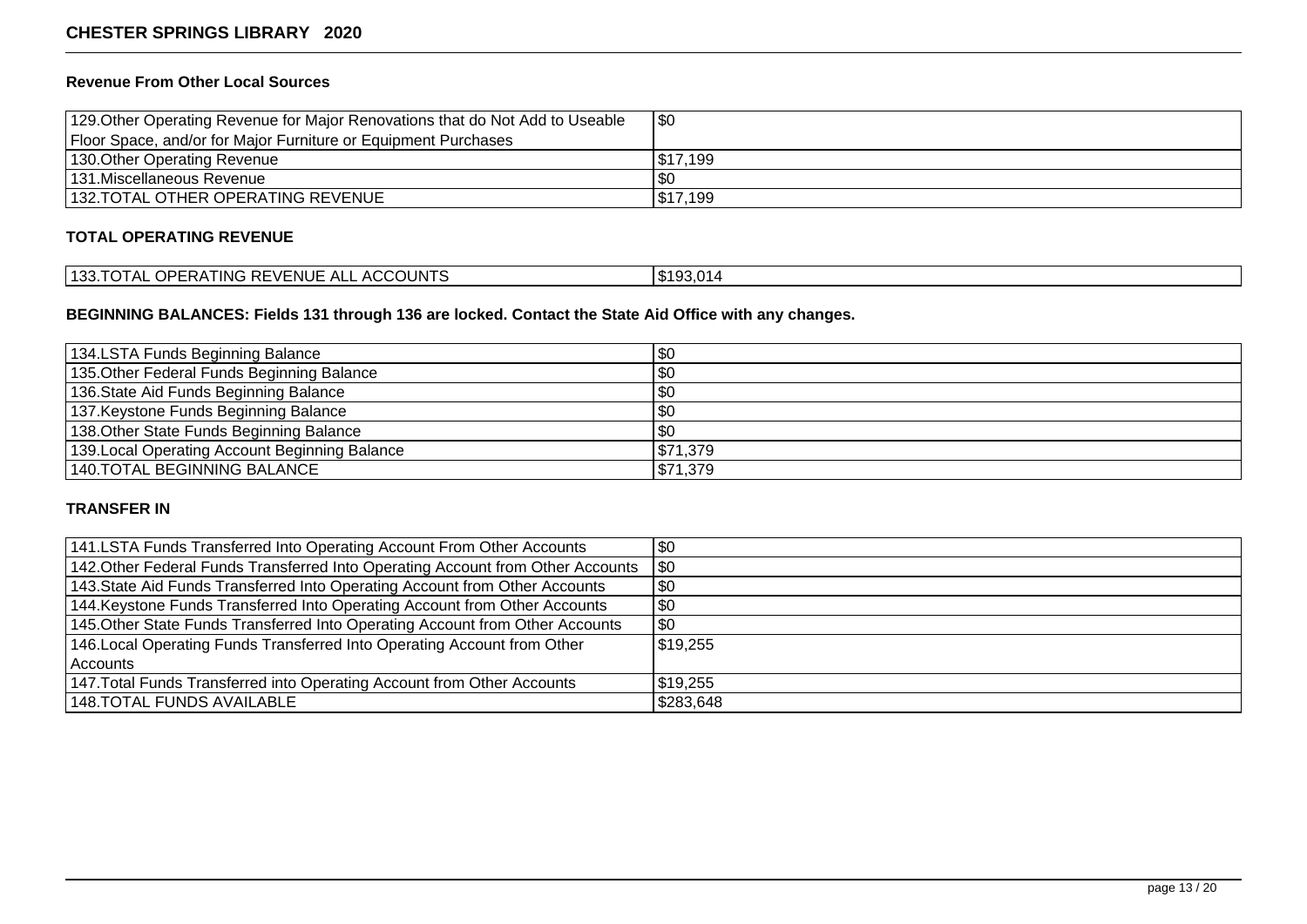## **EXPENDITURES**

Operating expenditures are the current, on-going costs incurred in providing public library service. These include the salaries and benefits of personnel, collection expenditures, maintenance of equipment, furniture and physical plant.

## **SALARIES AND WAGES EXPENDITURES**

| 149. Salary and Wage Expenditures For All Library Staff                                    | \$91,710 |
|--------------------------------------------------------------------------------------------|----------|
| 150. Salary and Wage Expenditures By Employment Programs For Staff Provided to $\vert \$0$ |          |
| Library                                                                                    |          |
| 151. TOTAL SALARIES AND WAGES                                                              | \$91,710 |

## **BENEFITS EXPENDITURES**

| 152. Employee Benefit Expenditures For All Library Staff                                    | \$25.054  |
|---------------------------------------------------------------------------------------------|-----------|
| 153. Employee Benefit Expenditures By Employment Programs For Staff Provided to $\vert \$0$ |           |
| Library                                                                                     |           |
| 154. TOTAL EMPLOYEE BENEFITS                                                                | \$25,054  |
| 155. TOTAL STAFF EXPENDITURES                                                               | IS116.764 |

#### **COLLECTION EXPENDITURES**

| 156. Collection Expenditures - Print Materials                             | \$8,252  |
|----------------------------------------------------------------------------|----------|
| 157. Collection Expenditures - Electronic Materials                        | \$13,068 |
| 158. Collection Expenditures - Other Materials                             | \$1,188  |
| 159. Collection Expenditures - Internet Provider Connection Fees           | \$0      |
| 160. Collection Expenditures - Library Collection Maintenance Supplies and | \$379    |
| Automation Costs                                                           |          |
| 161. TOTAL COLLECTION EXPENDITURES (State standards)                       | \$22,887 |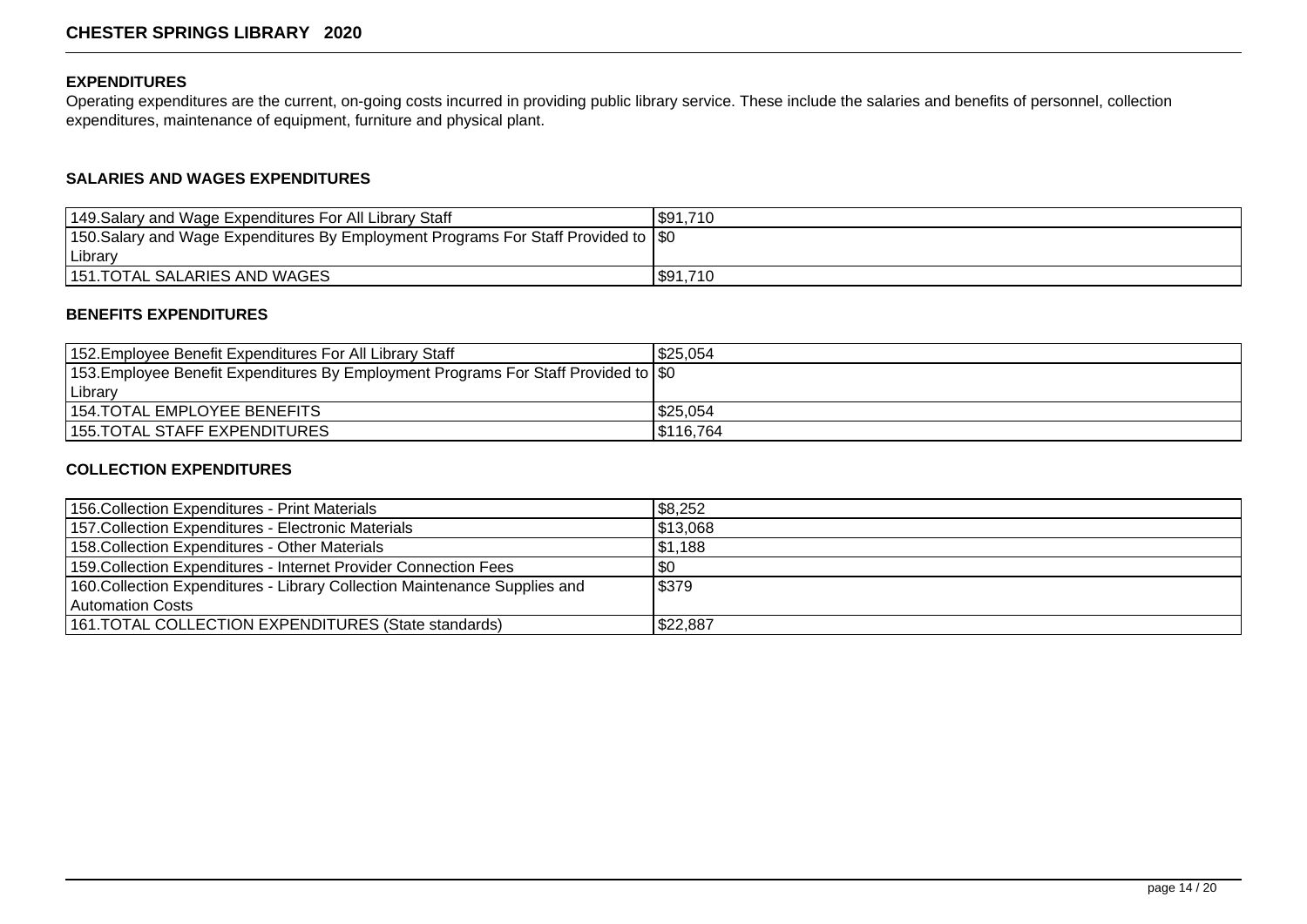## **OTHER OPERATING EXPENDITURES**

| 162. Expenditures for Major Renovations that do Not Add to Useable Floor Space,  | \$0       |
|----------------------------------------------------------------------------------|-----------|
| and/or Major Furniture or Equipment Purchases                                    |           |
| 163. Other Operating Expenditures                                                | \$36,640  |
| 164. Mortgage Principal Paid                                                     | \$0       |
| 165. Rent to Supporting Municipality and Cost of Raising Money                   | \$0       |
| 165a. Rent to Source that is NOT a Municipality                                  | 11,050    |
| 165b. District Expenditures included in operating expenditures (Completed by DLC | \$0       |
| ONLY - Not to exceed district funding)                                           |           |
| 166. Total Other Operating Expenditures (State Standard)                         | \$47,690  |
| 167. Total Other Operating Expenditures (Federal reporting)                      | \$48,069  |
| 168. Total Operating Expenditures (State Standards)                              | \$187,341 |
| 169.TOTAL OPERATING EXPENDITURES                                                 | \$187,341 |

### **12 % AUTOMATIC CALCULATION FOR INCENTIVE AID (For informational purposes only)**

The local library or library system [receiving Incentive for Excellence Aid] shall annually spend not less than 12% of its operating budget on collections, excluding costs of an unusual, emergency or nonrecurring nature (24 PA.C.S. § 4335 (b) (2)). This automatic calculation is intended to assist libraries receiving Incentive for Excellence Aid to determine their status with respect to the 12% standard. The 12% standard does not apply to libraries receiving only Quality Libraries Aid. PERCENTAGE 12%

#### **ONE-TIME, NON-RECURRING EXPENDITURES**

| 170. Did the Library Have any One-time, Non-recurring Expenditures of Local Funds   No |  |
|----------------------------------------------------------------------------------------|--|
| During the Report Period?                                                              |  |
| 170a. If YES enter total amount of non-recurring expenditures and a note of            |  |
| explanation.                                                                           |  |

#### **TRANSFERS OUT**

| 171. Funds Transferred from Operating Account to Bookmobile Replacement Fund    | $ $ \$0  |
|---------------------------------------------------------------------------------|----------|
| 172.LSTA Funds Transferred from Operating Account Into Other Accounts           | $\$0$    |
| 173. Other Federal Funds Transferred from Operating Account into Other Accounts | \$0      |
| 174. State Aid Funds Transferred from Operating Account into Other Accounts     | \$0      |
| 175. Keystone Funds Transferred from Operating Account into Other Accounts      | \$0      |
| 176. Other State Funds Transferred from Operating Account into Other Accounts   | \$0      |
| 177. Local Operating Funds Transferred from Operating Account into Other        | \$19,255 |
| Accounts                                                                        |          |
| 178. Total Funds Transferred from Operating into Other Accounts                 | \$19,255 |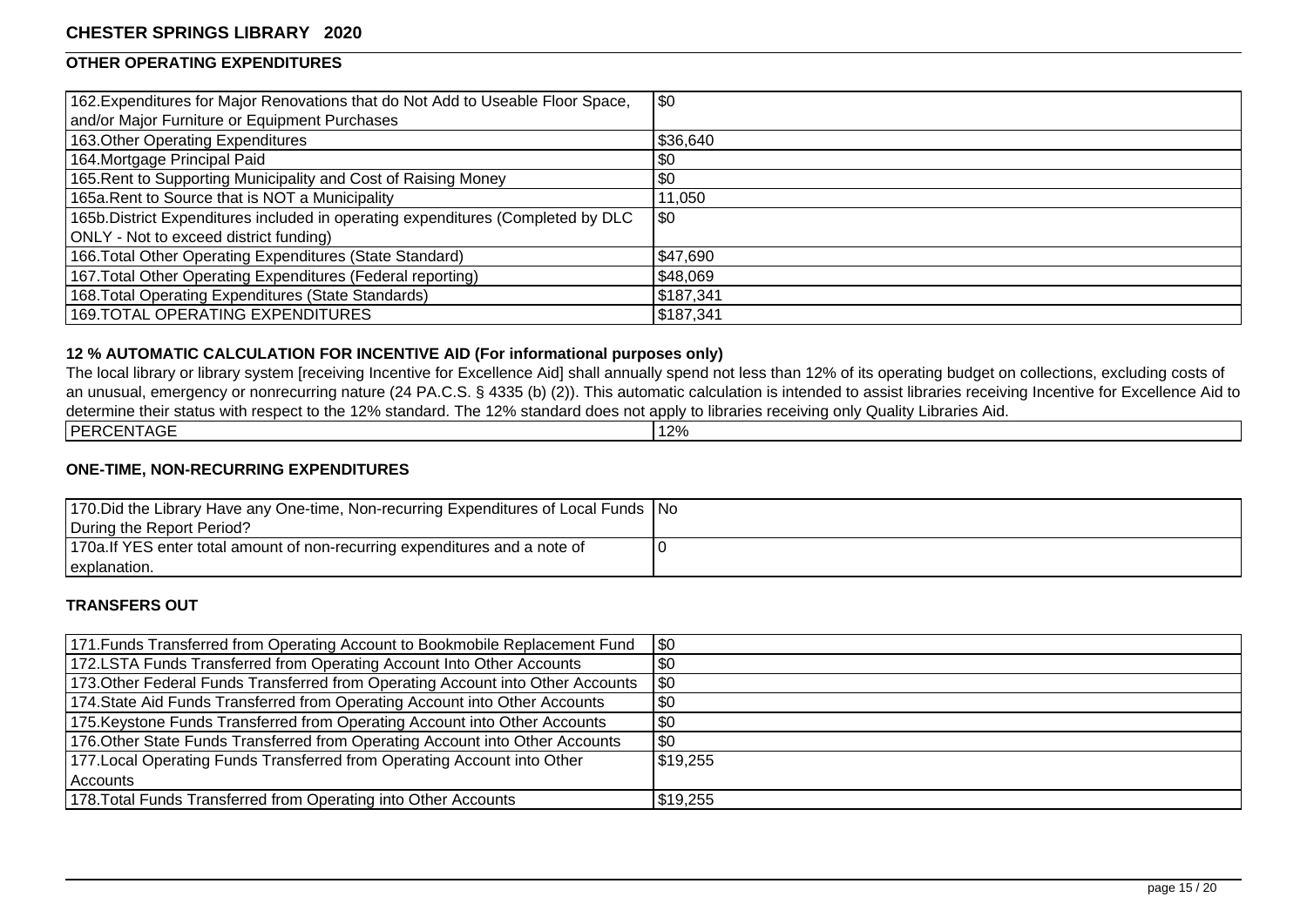### **FINANCIAL SUMMARIES**

### **SUMMARY OF ACCOUNTS**

#### Beginning Balance + Transfers In + Revenue - Total Expenditures - Transfers Out = Ending Balance

Please enter the total expenditure for each row. If no expenditure, enter 0.

|                     | <b>Beginning Balance</b> | Transfers In | l Revenue | <b>Total Expenditures</b> | <b>Transfer Out</b> | <b>Ending Balance</b> |
|---------------------|--------------------------|--------------|-----------|---------------------------|---------------------|-----------------------|
| <b>LSTA</b>         | \$0                      | \$0          | \$727     | \$727                     | \$0                 |                       |
| Other Federal Funds | \$0                      | \$0          | \$19,255  | \$19,255                  | \$0                 |                       |
| State Aid           | \$0                      | \$0          | \$22,618  | \$22,618                  | \$0                 |                       |
| Keystone            |                          | \$0          | \$0       | \$0                       | \$0                 |                       |
| Other State Funds   | \$0                      | \$0          | l \$0     |                           | \$0                 |                       |
| Local Operating     | \$71,379                 | \$19,255     | \$150,414 | \$144,741                 | \$19,255            | \$77,052              |
| Total               | \$71,379                 | \$19,255     | \$193,014 | \$187,341                 | \$19,255            | \$77,052              |

### **CAPITAL REVENUE**

| 179. Capital Revenue - Federal Funds                      | \$C |
|-----------------------------------------------------------|-----|
| 1180. Capital Revenue - State Funds - Other than Keystone | \$C |
| 1181. Capital Revenue - State Funds - Kevstone            | \$0 |
| 182. Capital Revenue - Local Government Funds             | \$C |
| 183. Capital Revenue - Other Local Funds                  | 'SC |

### **CAPITAL EXPENDITURES**

| 184<br>∣ Expenditures<br>.Capıtal<br>Kevstone<br>ne.                                   | $\sim$<br>טטו     |
|----------------------------------------------------------------------------------------|-------------------|
| 185 <sup>2</sup><br>$\overline{\phantom{0}}$<br>Othe<br>. Expenditures -′<br>Japital ' | $\sim$<br>ו נוניו |
| $1186.$ <sup>T</sup><br><sup>-</sup> otal<br>Capital<br><b>Expenditures</b>            | $\sim$<br>ט שו    |

### **OTHER ACCOUNTS**

| 187. Total of All<br>_<br>Funds and Endowments<br>⊟rust I                       | \$356,210 |
|---------------------------------------------------------------------------------|-----------|
| 188. Total<br>Funds and Endowments that is Restricted<br>. Amount of<br>∣rust I | \$0       |
| 189. Total of All Other L<br>* Local Funds                                      | \$40,865  |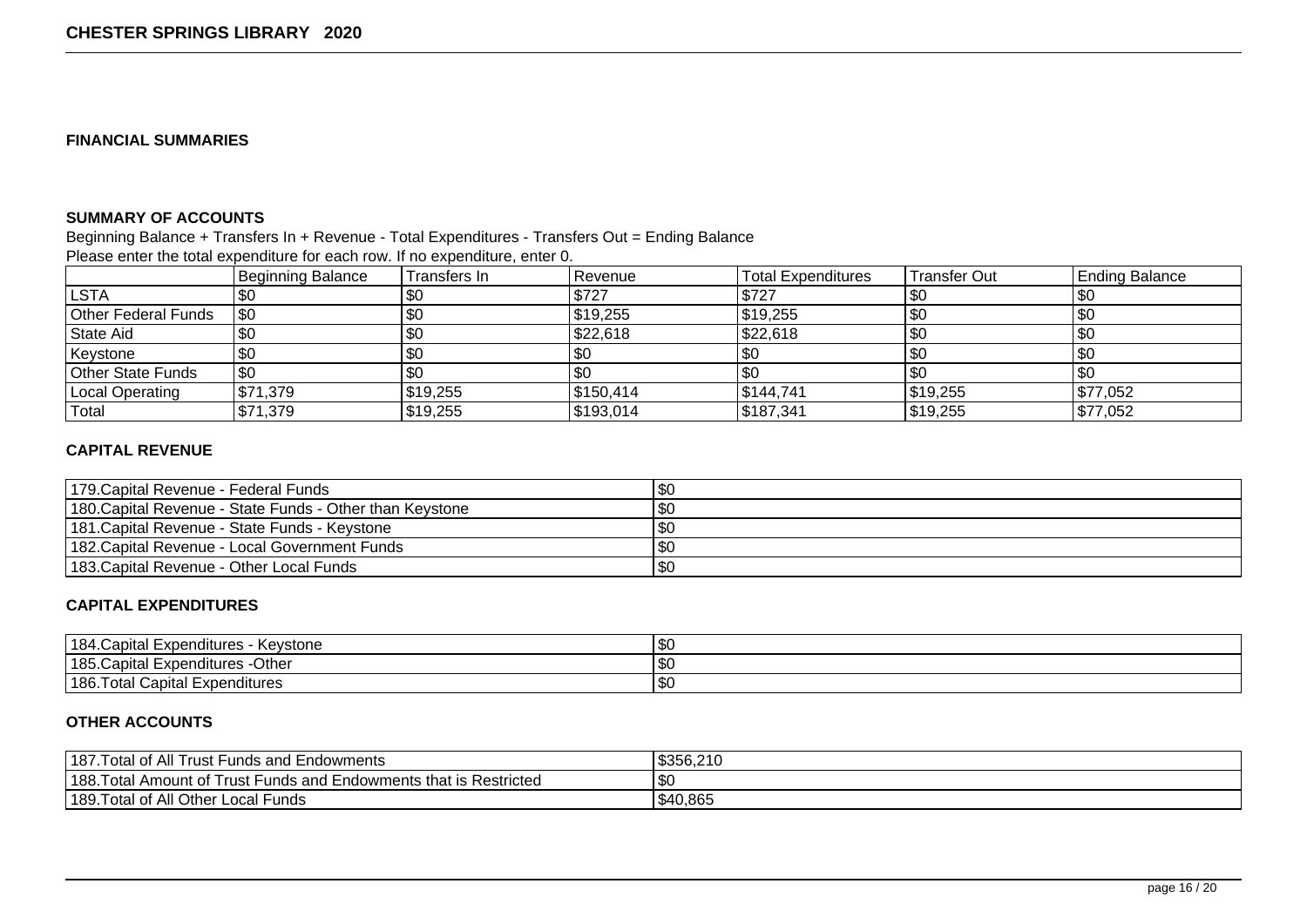#### **Certification of Estimated Costs**

Certification of Estimated Costs. In instances where a library shares utilities, supplies, janitorial or other services with a municipality or some other agency, without paying for them, the value of these items may be calculated and included as part of local financial effort. 22 PA Code § 131.59 A copy of the Certification of Estimated Costs (CEC) document is available on the LibPAS login page. Print a copy of the form for each contributing entity listed and give to municipality/agency to complete. Enter the total estimated cost as calculated in column 2 of the CEC document here. Submit the completed CEC document, with original signature and seal, as part of the library's supporting documentation. (Formerly question 224.)

| ה ו<br>l Summary |                                                             | 1\$0                                   |
|------------------|-------------------------------------------------------------|----------------------------------------|
|                  | .<br>Entity<br>Contributing '<br>. Name of<br>. ג<br>1 JU.A | 110 <sup>c</sup><br>Amount -<br>1 JU.U |
|                  |                                                             | 1\$C                                   |

#### **GIFTS**

| Summary                          |                                |                                  |                                |                                |
|----------------------------------|--------------------------------|----------------------------------|--------------------------------|--------------------------------|
|                                  | 191.a Gifts Purchased          | 191.a.i For any Gifts described  | 191.b Gifts Purchased          | 191.c Gifts Purchased          |
|                                  | Specifically for the Library - | as 'Other' in 189.a, please give | Specifically for the Library - | Specifically for the Library - |
|                                  | <b>Description</b>             | I details below.                 | Donor                          | l Amount                       |
| Gifts Purchased Specifically for |                                |                                  |                                | $\sqrt{30}$                    |
| the Library                      |                                |                                  |                                |                                |

### **LOCAL FINANCIAL EFFORT CALCULATIONS**

#### **Adjusted Total Operating Figure for Local Financial Effort**

| A. Total Operating Expenditure                                                               | 5187,341              |
|----------------------------------------------------------------------------------------------|-----------------------|
| B.Mortgage Principal                                                                         | \$0                   |
| C.10% of Total Operating Expenditure                                                         | \$18,734              |
| D.Mortgage Adjustment                                                                        | $\frac{1}{2}$ -18,734 |
| E.Mortgage Allocation: If line B is greater than line C, enter the amount from line D. \\\$0 |                       |
| If line B is less than line C, enter 0                                                       |                       |
| <b>F.Bookmobile Funds</b>                                                                    | \$0                   |
| <b>G.LFE Operating Expenditures</b>                                                          | \$187,341             |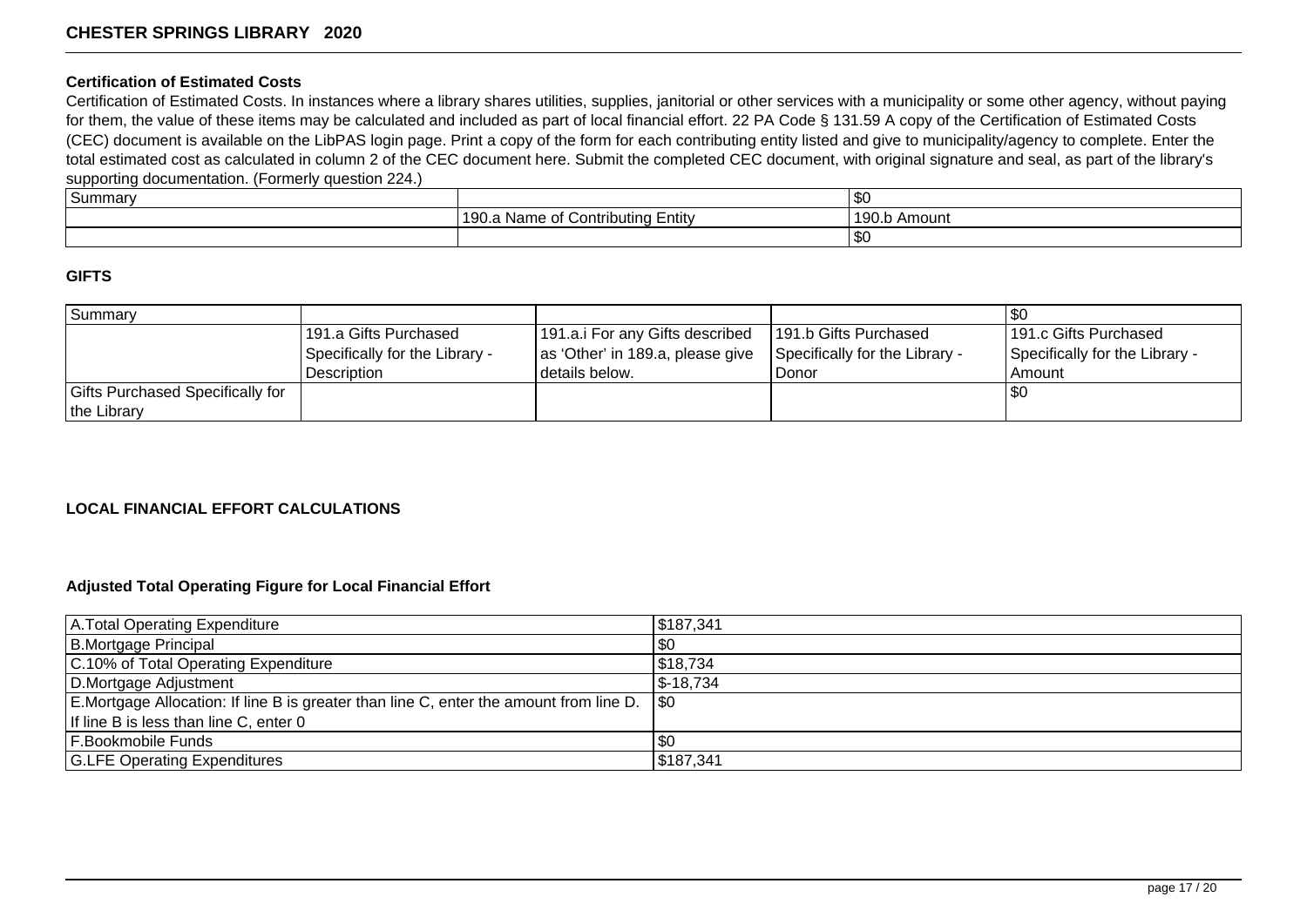### **Credits Toward Local Financial Effort**

| H. Total Capital Expenditure                                              | 'SC      |
|---------------------------------------------------------------------------|----------|
| I. Capital Expenditure Credit: Enter line C or line H, whichever is less. | \$0      |
| J.Gifts Purchased                                                         | <b>S</b> |
| K. Total LFE Credits                                                      | ' \$C    |

### **Deductions From Local Financial Effort**

| L.State Aid Expended          | \$22,618  |
|-------------------------------|-----------|
| M.LSTA Expended               | \$727     |
| N.Keystone Funds Expended     | <b>SC</b> |
| O. Rent to Muncipalities      | <b>SC</b> |
| <b>P.Total LFE Deductions</b> | \$23,345  |

# **Subtotal Local Financial Effort**

| $-$<br><b>O.Subtotal</b><br>-- | 163.996 |
|--------------------------------|---------|
|                                |         |

# **Estimated Shared Costs Credit**

| R.Estimated Shared Costs                                                                 | $\sim$<br>ا ت |
|------------------------------------------------------------------------------------------|---------------|
| S.Maximum Allowable Shared Cost C<br>∶Credit                                             | \$28,940      |
| 'T.Credit for Es<br>' Estimated Costs: Enter line R or line S. '<br>, whichever is less. | . ה<br>I JDU  |

# **Total Local Financial Effort**

| ---<br>U<br>$\sim$ $\sim$<br>੮πort<br>-inancial<br>⊺otal<br>-Judi - | : വാദ<br>ה ה<br>$-1$<br>1 UU.JJU |
|---------------------------------------------------------------------|----------------------------------|

### **BRANCH REPORT**

| I Does the<br>'v have a branch or branches'?<br>$I$ , hr $\cap$ r $\vee$<br> | l No |
|------------------------------------------------------------------------------|------|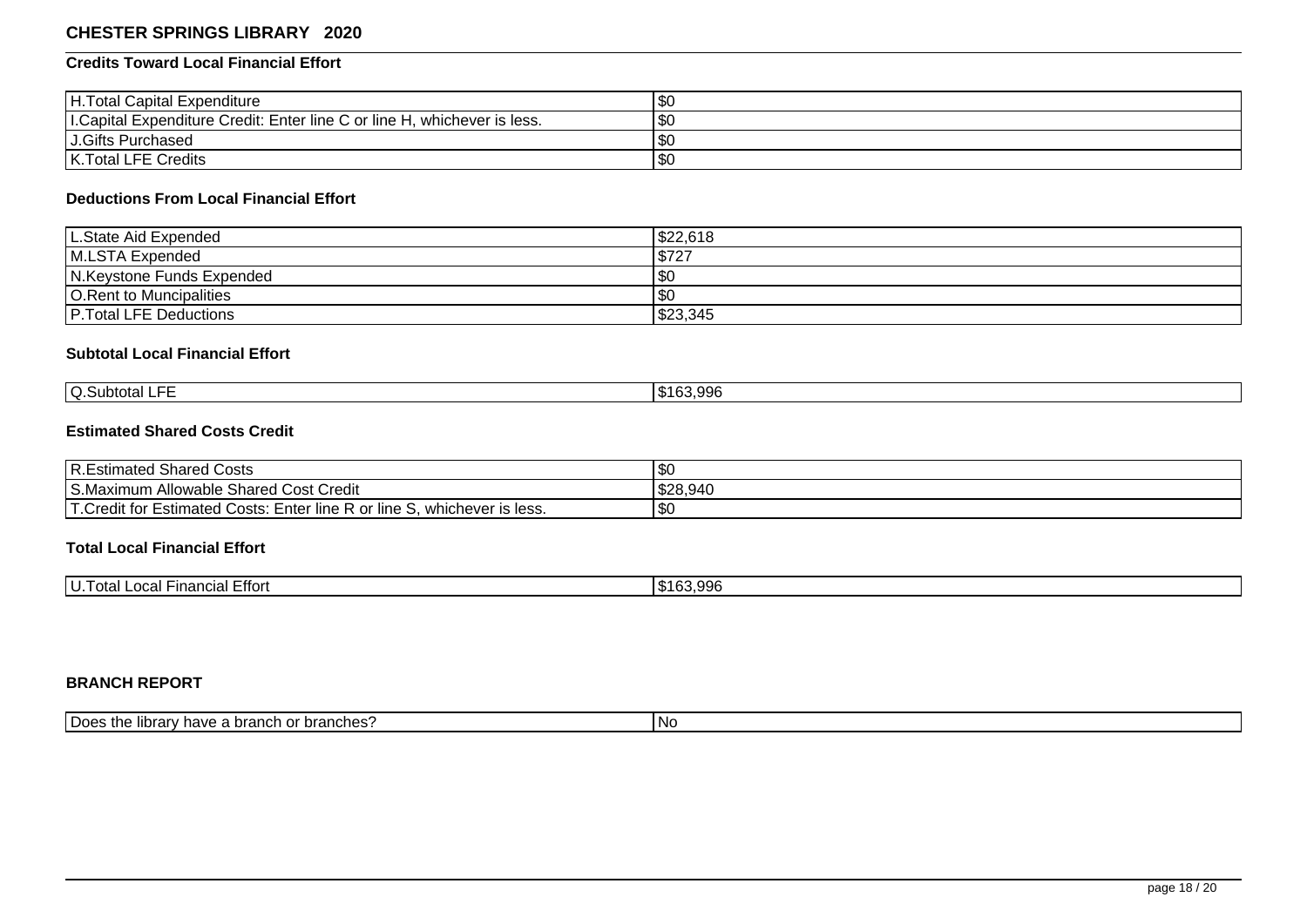#### **BOOKMOBILE REPORT**

Does the library have a bookmobile or bookmobiles?

<sup>1</sup>, 42. Count by home library = 1352 Count by residence = 1387(0-2021-02-01)

 $^2$ , 43. 10 weeks @ 40 hours per week (prior to COVID) Total of 400 hours 12 weeks @ 0 hours per week (shutdown period) Total of 0 hours 30 weeks @ 40 hours per week (reopen to EOY) Total of 1200 hours 400 + 0 + 1200 = 1600 1600 hours / 52 weeks = 30.76 hours per week(0-2021-02-01)

<sup>3</sup>, 44. 10 weeks @ 10 hours per weekend (prior to COVID) Total of 100 hours 12 weeks @ 0 hours per weekend (shutdown period) Total of 0 hours 30 weeks @ 8 hours per weekend (reopen to EOY) Total of 240 hours 100 + 0 + 240 = 340 340 hours / 52 weeks = 6.53 hours per weekend(0-2021-02-01)

 $^4$ , 47. 52 normally, but due to being closed for 12 weeks in 2020, the library was open for 40 weeks in 2020.(0-2021-02-01)

5 , 47a. Closed from March 13, 2020 to June 5, 2020(0-2021-02-01)

 $6$ , 47b. Limited occupancy ever since the reopening on June 5, 2020.(0-2021-02-01)

<sup>7</sup>, 48. Counted ref questions three different weeks during 2020. week 1 = 73 questions, week 2 = 134 questions, week 3 = 68 questions. Total of 275 questions. Averaging 92 per week, multiplied by 40 weeks the library was open in 2020 = 3680 questions.  $(0.2021 - 02.03)$ 

 $^8$ , 49a. Count maintained via electronic door counting mechanism.(0-2021-02-01)

<sup>9</sup>, 51c. N/A(*0-2021-02-01*)

<sup>10</sup>, 62. Staff hours fluctuated wildly in 2020 due to COVID. Consider this - a PPP loan allowed the library to pay all staff their scheduled hours during the closure. Upon reopening some staff began working remotely. Some staff working remotely reduced their hours and some staff increased their hours to cover for those who continued working remotely.(0-2021-02-01)

<sup>11</sup>, 65. 2 hours per week average during all open weeks of the year. (non shutdown weeks)(0-2021-02-01)

 $12$ , 70. Director is salaried and works at least 40 hours on average. Even during shutdown.(0-2021-02-01)

<sup>13</sup>, 88. During the COVID shutdown the library did not offer ILL. It took a few weeks for ILL services to begin again after the shutdown.(0-2021-02-03)